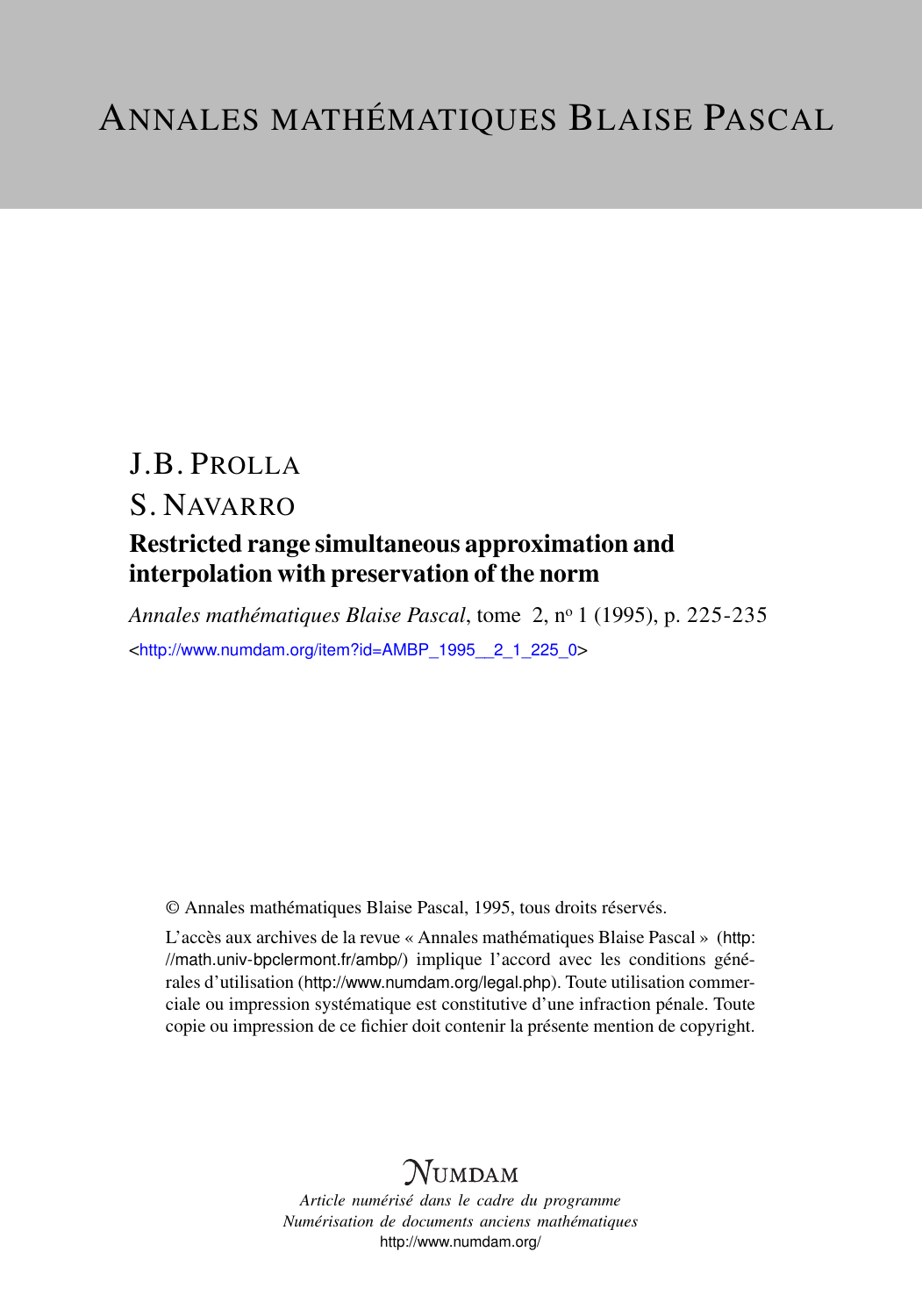Ann. Math. Blaise Pascal, Vol. 2, N° 1, 1995, pp.225-235

### RESTRICTED RANGE SIMULTANEOUS APPROXIMATION AND

## INTERPOLATION WITH PRESERVATION OF THE NORM

### J.B. Prolla and S. Navarro

Abstract. Let  $(F, |\cdot|)$  be a complete non-archimedean non-trivially valued division ring. with valuation ring V. Let X be a compact 0-dimensional Hausdorff space. and let  $D(X)$ be the ring of all continuous functions f from X into V equipped with the supremum norm. Let  $A \subset D(X)$ . Assume that for every ordered pair  $(s, t)$  of distinct elements of X, there is some multiplier of A, say  $\varphi$ , such that  $\varphi(s) = 1$  and  $\varphi(s) = 0$ . Assume that A contains the constants. We show that A is uniformly dense in  $D(X)$ , and when A is an interpolating family then simultaneous approximation and interpolation, with preservation of the norm, by elements of A is always possible. We apply this to the case of von Neumann subsets and to the case of restricted range polynomial algebras.

1991 Mathematics subject classification: 46S10.

#### 1. Introduction

Throughout this paper X is a compact Hausdorff space which is 0-dimensional *i.e.*, for any point x and any open set A containing x, there exists a closed and open set  $N$  with  $x \in N \subset A$ , and  $(F, |\cdot|)$  is a complete. non-Archimedean non-trivially valued division ring. We denote by V the valuation ring of F, i.e.,  $V = \{t \in F : |t| \leq 1\}$ , and by  $D(X)$  the set of all continuous functions from the space  $X$  into  $V$ , equipped with the topology of uniform convergence on  $X$ , determined by the metric  $d$  defined by

$$
d(f,g) = ||f - g|| = \sup\{|f(x) - g(x)|; x \in X\}
$$

for every pair, f and g, of elements of  $D(X)$ .

Our aim is to use the idea of T.J. Ransford (see  $[7]$ ), to prove results in  $D(X)$  that are analogous to those in  $C(X; [0, 1])$  and  $C(X; F)$ , which were proved in [5] and [6]. respectively. To avoid trivialities we assume that  $X$  has at least two points.

**Definition 1** A non-empty subset  $A \subset D(X)$  is said to be a von Neumann subset if  $\varphi \psi + (1 - \varphi)\eta$  belongs to A, whenever  $\varphi, \psi$  and  $\eta$  belong to A.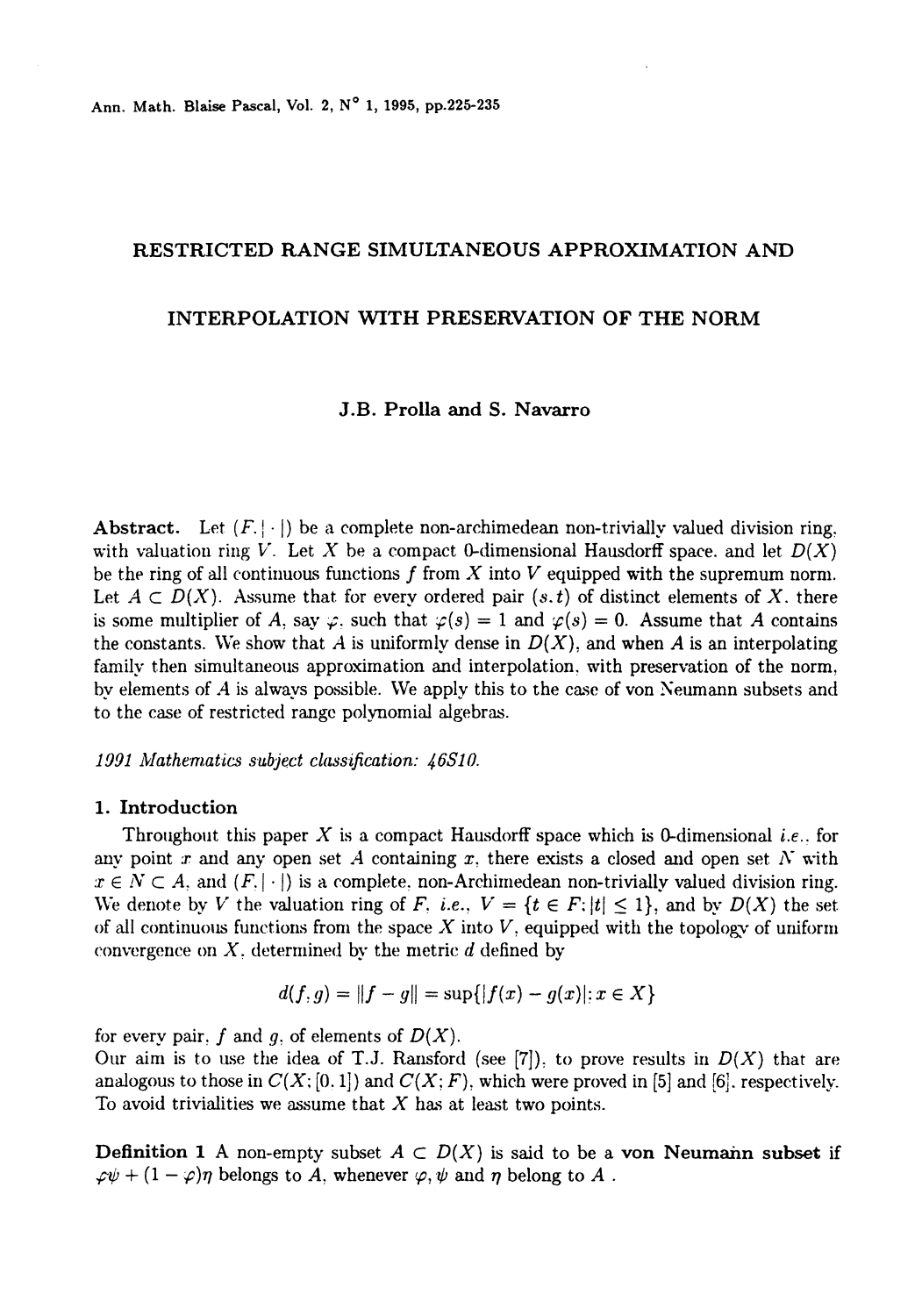#### J.B. Prolla and S. Navarro

Clearly, if  $A \subset D(X)$  is a von Neumann subset containing the constant functions 0 and 1. then the following properties are true:

- (i) if  $\varphi \in A$ . then  $1 \varphi$  belongs to A:
- (ii) if  $\varphi$  and  $\psi$  belong to A, then  $\varphi\psi$  belongs to A.

When  $A \subset D(X)$  has properties (i) and (ii), we say that A has property V. This definition is motivated by the similar one introduced by R. I. Jewett, who in [1] proved the variation of the Veierstrass - Stone Theorem stated by von Neumann in [8].

**Definition 2** Let  $A \subset D(X)$  be a non-empty subset. We say that  $\varphi \in D(X)$  is a **multiplier** of A if  $\varphi f + (1 - \varphi)g$  belongs to A.

Clearly, if  $M$  is the set of all multipliers of  $A$ , then  $M$  satisfies property (i) above. The

$$
\varphi \psi f + (1 - \varphi \psi) g = \varphi [\psi f + (1 - \psi) g] + (1 - \varphi) g
$$

shows that M satisfies condition (ii) as well. Hence M has property  $V$ .

**Definition 3** A subset  $A \subset D(X)$  is said to be **strongly separating** over X. if given any ordered pair  $(x, y) \in X \times X$ , with  $x \neq y$ , there exists a function  $\varphi \in A$  such that  $\varphi(x) = 1$ and  $\varphi(y) = 0$ .

**Lemma 1** Let  $M \subset D(X)$  be a subset which has property V and is strongly separating over X. Let N be a clopen proper subset of X. For each  $\delta > 0$ , there is  $\varphi \in M$  such that

$$
|\varphi(t)-1|<\delta,\ \text{ for all }\ t\in N,\tag{1}
$$

$$
|\varphi(t)| < \delta, \quad \text{for all} \quad t \notin N. \tag{2}
$$

Proof. This result is essentially Lemma 1 of Prolla [6]. For the sake of completeness we include here its proof. Fix  $y \in X$ ,  $y \notin N$ . Since M is strongly separating, for each  $t \in N$ , there is  $\varphi_t \in M$  such that  $\varphi_t(y) = 1$ .  $\varphi_t(t) = 0$ . By continuity there is a neighborhood  $V(t)$ of t such that  $|\varphi_t(s)| < \delta$  for all  $s \in V(t)$ . By compactness of N there are  $t_1, ..., t_n \in N$  such that  $N \subset V(t_1) \cup ... \cup V(t_n)$ . Consider the function  $\psi_y = 1 - \varphi_{t_1} \varphi_{t_2} \cdot ... \cdot \varphi_{t_n}$ . Clearly  $\psi_y \in M$ and  $\psi_y(y) = 0$ , while  $|\psi_y(t) - 1| < \delta$  for all  $t \in N$ . Indeed, if  $t \in N$ , then  $t \in V(t_i)$  for some index  $i \in \{1, 2, ..., n\}$ . Hence

$$
|\psi_y(t)-1|=|\varphi_{t_i}(t)|\cdot \Pi_{j\neq i}|\varphi_{t_j}(t)|<\delta.
$$

By continuity, there is a neighborhood  $W(y)$  of y such that  $|\psi_y(s)| < \delta$  for all  $s \in W(y)$ . By compactness of  $K = X \setminus N$ , there are  $y_1, \ldots, y_m \in K$  such that  $K \subset W(y_1) \cup \cdots \cup W(y_m)$ . Let  $\varphi = \psi_{y_1} \cdot \psi_{y_2} \cdot ... \cdot \psi_{y_m}$ . Clearly  $\varphi \in M$ . We claim that for each  $1 \leq k \leq m$  we have

$$
|1 - \psi_{y_1}(t) \cdot \ldots \cdot \psi_{y_k}(t)| < \delta, \text{for all } t \in N. \tag{3}
$$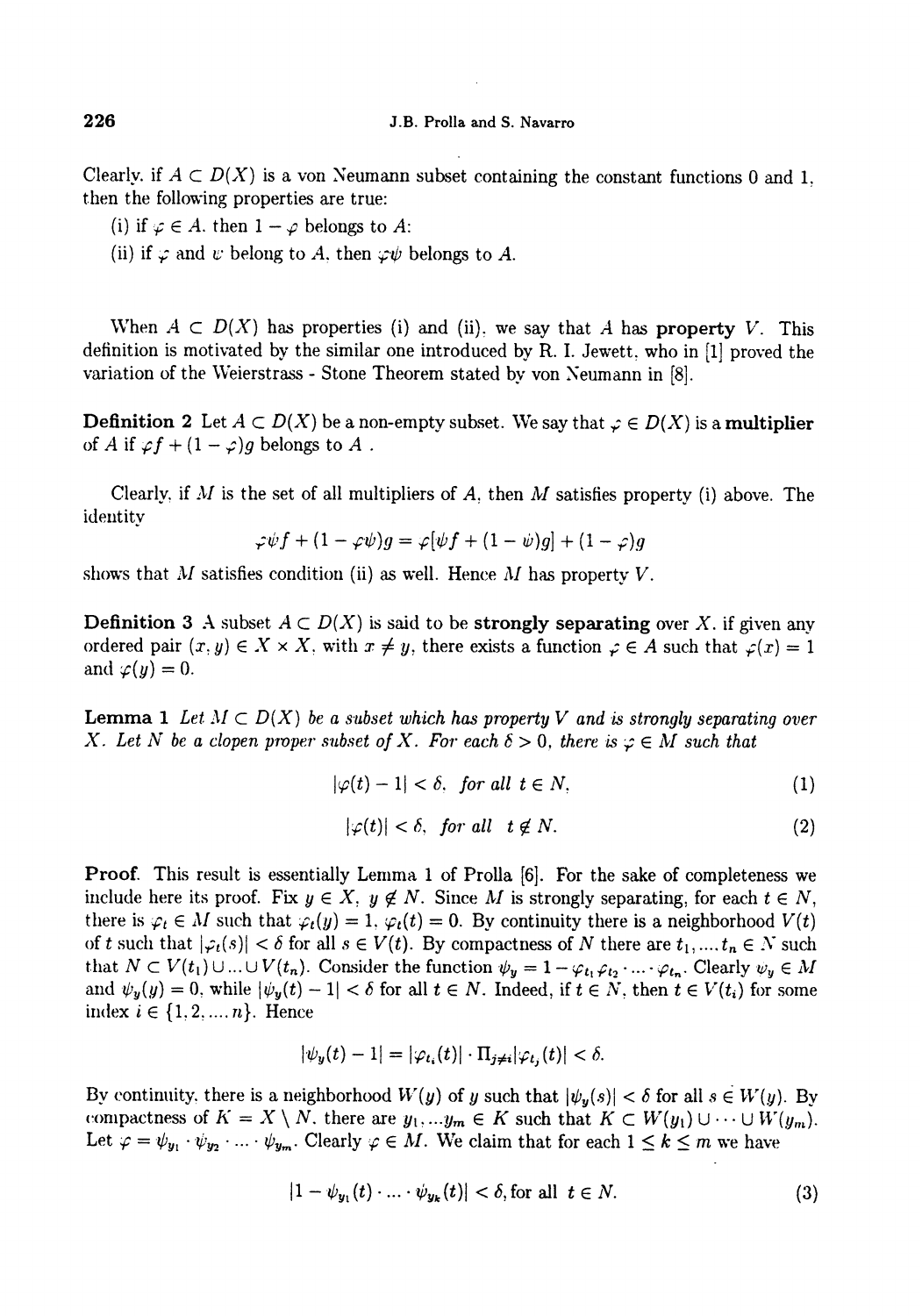We prove (3) by induction. For  $k = 1$ . (3) is clear, since  $|\psi_y(t) - 1| < \delta$  for all  $t \in N$  and all  $y \in K$ . Assume (3) has been proved some k. To simplify notation we write  $\psi_i = \psi_{y_i}$  for all  $1 \leq i \leq m$ . Then, for each  $t \in N$ I range simultaneous approximation....<br>  $\text{if } k = 1, (3) \text{ is clear, since } |\psi_y(t) - 1| < \delta \text{ for all } t \in N$ <br>
proved some k. To simplify notation we write  $\psi_i = \psi_y$ <br>  $|1 - \psi_1(t) \cdot ... \cdot \psi_{k+1}(t)| =$ 

$$
|1 - \psi_1(t) \cdot \ldots \cdot \psi_{k+1}(t)| =
$$
  

$$
|1 - \psi_{k+1}(t) + \psi_{k+1}(t) - \psi_1(t) \cdot \ldots \cdot \psi_k(t) \cdot \psi_{k+1}(t)|
$$
  

$$
\leq \max \{ |1 - \psi_{k+1}(t)|, |\psi_{k+1}(t)| \cdot |1 - \psi_1(t) \cdot \ldots \cdot \psi_k(t)| \} < \delta
$$

because  $|1 - \psi_{k+1}(t)| < \delta, |\psi_{k+1}(t)| \leq 1$ , and  $|1 - \psi_1(t) \cdot ... \cdot \psi_k(t)| < \delta$  by the induction hypothesis. Hence (3) is valid for  $k + 1$ .

Clearly (1) follows from (3) by taking  $k = m$ . It remains to prove (2). Now if  $t \in K$  then  $t \in W(y_i)$  for some  $1 \leq i \leq m$ . Hence  $|\psi_i(t)| < \delta$ , while  $|\psi_i(t)| \leq 1$  for all  $j \neq i$ . Therefore  $|\varphi(t)| < \delta$  and (2) is proved.

**Remark.** If  $A \subset D(X)$  is a non-empty subset and  $f \in D(X)$ , the distance of f from A. denoted by dist $(f, A)$ , is defined as

$$
dist (f, A) = inf \{ ||f - g||; g \in A \}
$$

Clearly, f belongs to the uniform closure of A in  $D(X)$  if, and only if, dist(f; A) = 0.<br>If  $S \subset X$  is a non-empty closed subset of X, we denote by  $f_S \in D(S)$ . Similarly,  $A_S = \{\varphi_S; \varphi \in A\}$ , for each  $A \subset D(X)$ . When S is a singleton set, say  $S = \{x\}$ , we identify  $f_S$  with its value  $f(x)$ , and  $A_S$  with  $\{\varphi(x); \varphi \in A\} = A(x)$ .

**Lemma 2** Let  $A \subset D(X)$  be a non-empty subset. For each  $f \in D(X)$ , there exists a minimal closed and non-empty subset  $S \subset X$  such that

$$
\mathop{\rm dist}\nolimits(f_S;A_S)=\mathop{\rm dist}\nolimits(f;A)
$$

**Proof.** Since, for each  $x \in X$ , we have

$$
dist (f(x); A(x)) \leq dist (f; A),
$$

we see that when dist  $(f; A) = 0$ , any singleton set  $S = \{x\}$  satisfies

$$
dist (f_s: A_s) = dist(f; A)
$$

Assume now dist  $(f; A) > 0$ . Let us put  $d = \text{dist}(f; A)$ . Define

 $\mathcal{F}(X) = \{T \subset X; T \text{ is closed and non-empty}\}$ 

 $\Box$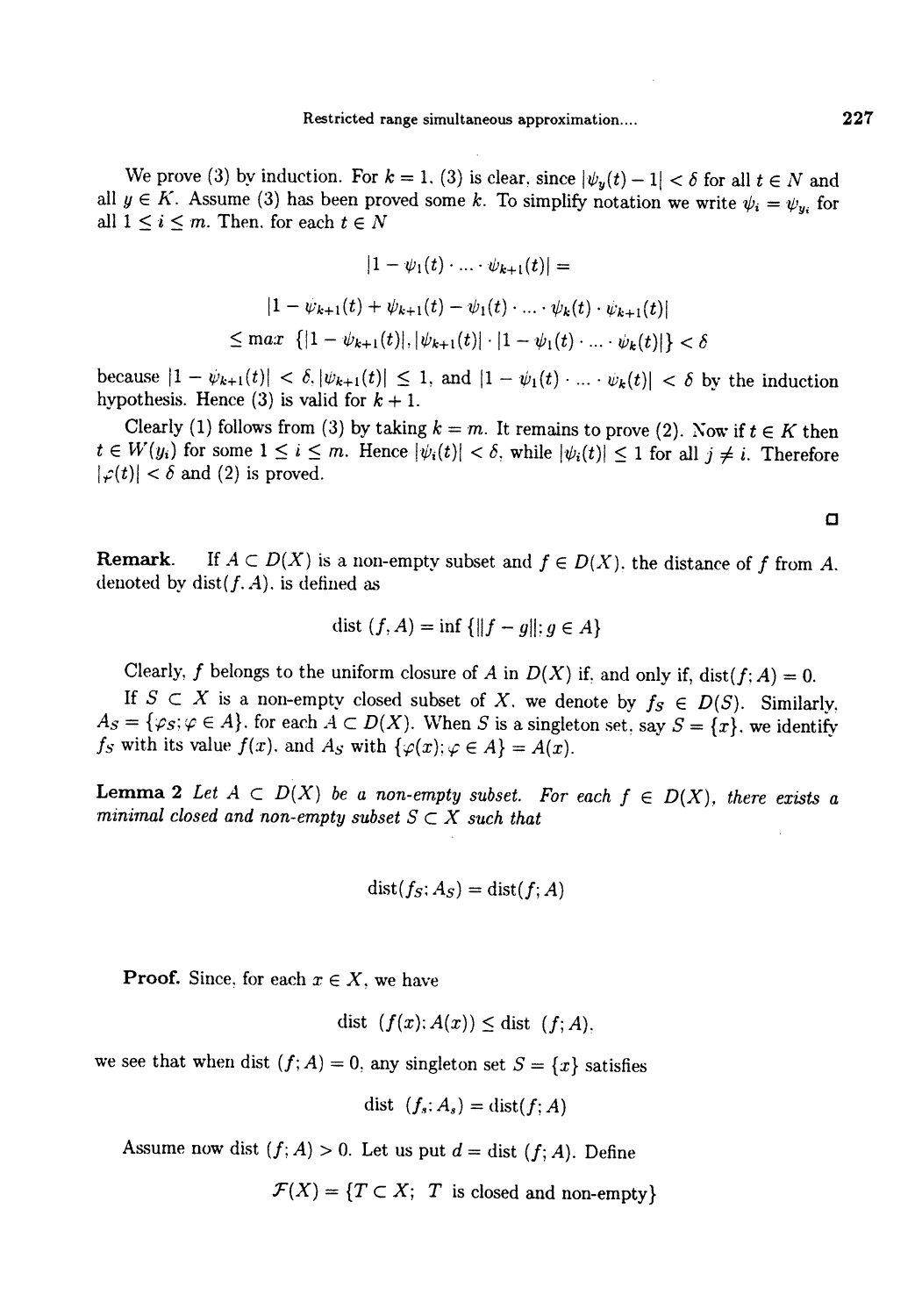and

$$
\mathcal{F} = \{T \in \mathcal{F}(X); \text{ dist } (f_T; A_T) = d\}.
$$

Clearly  $\mathcal{F} \neq \emptyset$ . because  $X \in \mathcal{F}$ . Let us order  $\mathcal{F}$  by set inclusion. Let C be a totally ordered non-empty subset of  $\mathcal{F}$ .

Let  $S = \bigcap \{T : T \in \mathcal{C}\}\$ . Clearly, S is closed. If J is a finite subset of C, there is some  $T_0 \in J$  such that  $T_0 \subset T$  for all  $T \in J$ . Hence

$$
T_0=\cap \{T; T\in J\}.
$$

Now  $T_0 \neq \emptyset$  and by compactness  $S \neq \emptyset$ . Hence  $S \in \mathcal{F}(X)$ . We claim that  $S \in \mathcal{F}$ . Clearly, dist  $(f_S; J_S) \leq d$ . Suppose that dist  $(f_S; A_S) < d$  and choose a real number r such that dist  $(f_S: A_S) < r < d$ . By definition of dist  $(f_S: A_S)$  there exists  $g \in A$  such that  $|f(x) - g(x)| < r$  for all  $x \in S$ . Let

$$
U = \{t \in X; |f(t) - g(t)| < r\}.
$$

Then U is open and contains S. By compactness, there is finite subset  $J \subset \mathcal{C}$  such that  $\bigcap \{T: T \in J\} \subset U$ . Let  $T_0 \in J$  be such that  $T_0 \subset T$  for all  $T \in J$ . Then  $\bigcap \{T: T \in J\} = T_0$ and so  $T_0 \subset U$ . Hence  $|f(t) - g(t)| < r$  for all  $t \in T_0$ , and so dist  $(f_{T_0})$ ;  $A_{T_0} \le r < d$ , which contradicts the fact that  $T_0 \in \mathcal{F}$ . This contradiction establishes our claim that dist  $(f<sub>S</sub>; A<sub>S</sub>) = d$ . Therefore S is a lower bound for C in F. By Zorn's Lemma there exists a minimal element in  $\mathcal{F}$ , and this element satisfies all our requirements.

#### 2. The Main Results

**Theorem 1** Let  $A \subset D(X)$  be a non-empty subset. whose set of multipliers is strongly separating over X. For each  $f \in D(X)$ , there is some  $x \in X$  such that

$$
(*)\qquad \qquad \text{dist }(f(x);A(x))=\text{dist }(f;A)
$$

**Proof.** By Lemma 2 above, there is a minimal closed and non-empty subset  $S \subset X$  such that

$$
dist (f_S; A_S) = dist (f; A)
$$

We claim that  $S = \{x\}$ , for some  $x \in X$ . Since for any  $x \in X$ , dist  $(f(x); A(x)) \leq$  dist  $(f: A)$  we see that when dist  $(f: A) = 0$ , then  $(*)$  is true for all  $x \in X$ . Hence we may assume  $d = \text{dist}(f; A)$  is strictly positive.

Assume that S contains at least two distinct points, say  $y$  and  $z$ . Let N be a clopen subset of X such that  $y \in N$ , while  $z \notin N$ . Define

$$
Y=S\cap N,
$$

228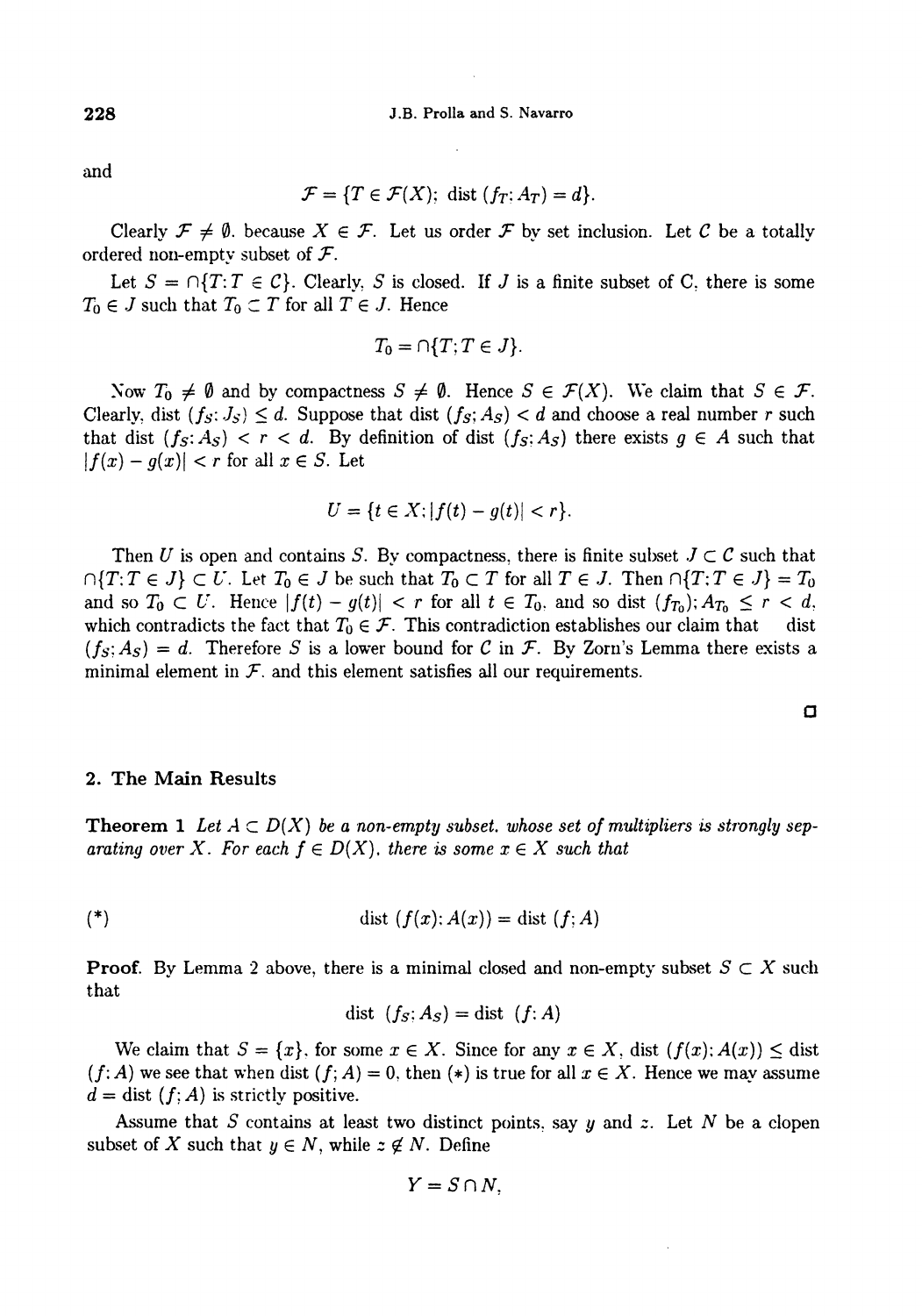Restricted range simultaneous approximation....

$$
Z=S\cap K.
$$

where  $K = X \setminus N$ . Notice that both Y and Z are closed.  $Y \cap Z = \emptyset$ , and  $Y \cup Z = S$ . Since  $y \in Y$  and  $z \in Z$ . both Y and Z are non-empty. Furthermore,  $z \notin Y$  and  $y \notin Z$ . Hence both  $Y$  and  $Z$  are proper subsets of  $S$ . By the minimality of  $S$  we have

$$
d_Y := \text{dist } (f_Y: A_Y) < d;
$$
\n
$$
d_Z := \text{dist } (f_Z: A_Z) < d.
$$

Choose a real number  $r$  such that

$$
\max\{d_Y,d_Z\}
$$

Since  $d_Y < r$ , there is some  $g \in A$  such that  $|f(t) - g(t)| < r$ , for all  $t \in Y$ . Similarly, since  $d_Z < r$ , there is some  $h \in A$  such that  $|f(t) - h(t)| < r$ , for all  $t \in Z$ . Choose  $0 < \delta < r$ . By Lemma 1, there is a multiplier of A, say  $\varphi$ , such that

$$
(1) \qquad |1 - \varphi(t)| < \delta \text{, for all } t \in N,
$$

$$
(2) \qquad |\varphi(t)| < \delta, \text{ for all } t \notin N.
$$

The function  $k = \varphi g + (1 - \varphi)h$  belongs to A. We claim that  $|f(t) - k(t)| < r$  for all  $t \in S$ . Let  $t \in S$ . There are two cases to consider, namely  $t \in Y$  and  $t \in Z$ .

Case I.  $t \in Y$ 

Let us write  $g = \varphi g + (1 - \varphi)g$ . Then

$$
|k(t) - g(t)| = |1 - \varphi(t)| \cdot |h(t) - g(t)| \le |1 - \varphi(t)| < \delta
$$

 $t \in S$ . Let  $t \in S$ . There are two cases to consider, namely  $t \in Y$  and  $t \in Z$ .<br>
Case I.  $t \in Y$ <br>
Let us write  $g = \varphi g + (1 - \varphi)g$ . Then<br>  $|k(t) - g(t)| = |1 - \varphi(t)| \cdot |h(t) - g(t)| \le |1 - \varphi(t)| < \delta$ <br>
because  $Y \subset N$  implies, by (1), that  $|1 - \var$ because  $Y \subset N$  implies, by (1), that  $|1-\varphi(t)| < \delta$ , and  $|h(t)-g(t)| \leq \max \{|h(t)|, |g(t)|\} \leq 1$ .

$$
|f(t) - k(t)| = |f(t) - g(t) + g(t) - k(t)| \le \max \{ |f(t) - g(t)|, |g(t) - k(t)| \} < r
$$

Case II.  $t \in Z$ 

Let us write  $h = \varphi h + (1 - \varphi)h$ . Then

$$
|k(t) - h(t)| = |\varphi(t)| \cdot |g(t) - h(t)| \le |\varphi(t)| < \delta
$$

because  $Z \subset K = X \setminus N$  implies that  $t \notin N$  and by (2),  $|\varphi(t)| < \delta$ . Hence

$$
|f(t)-k(t)|=|f(t)-h(t)+h(t)-k(t)|\leq \max\;\{|f(t)-h(t)|,|h(t)-k(t)|\}
$$

Therefore  $|f(t) - k(t)| < r$ , for all  $t \in S$  and dist  $(f_S, A_S) \le r < d$ , a contradiction.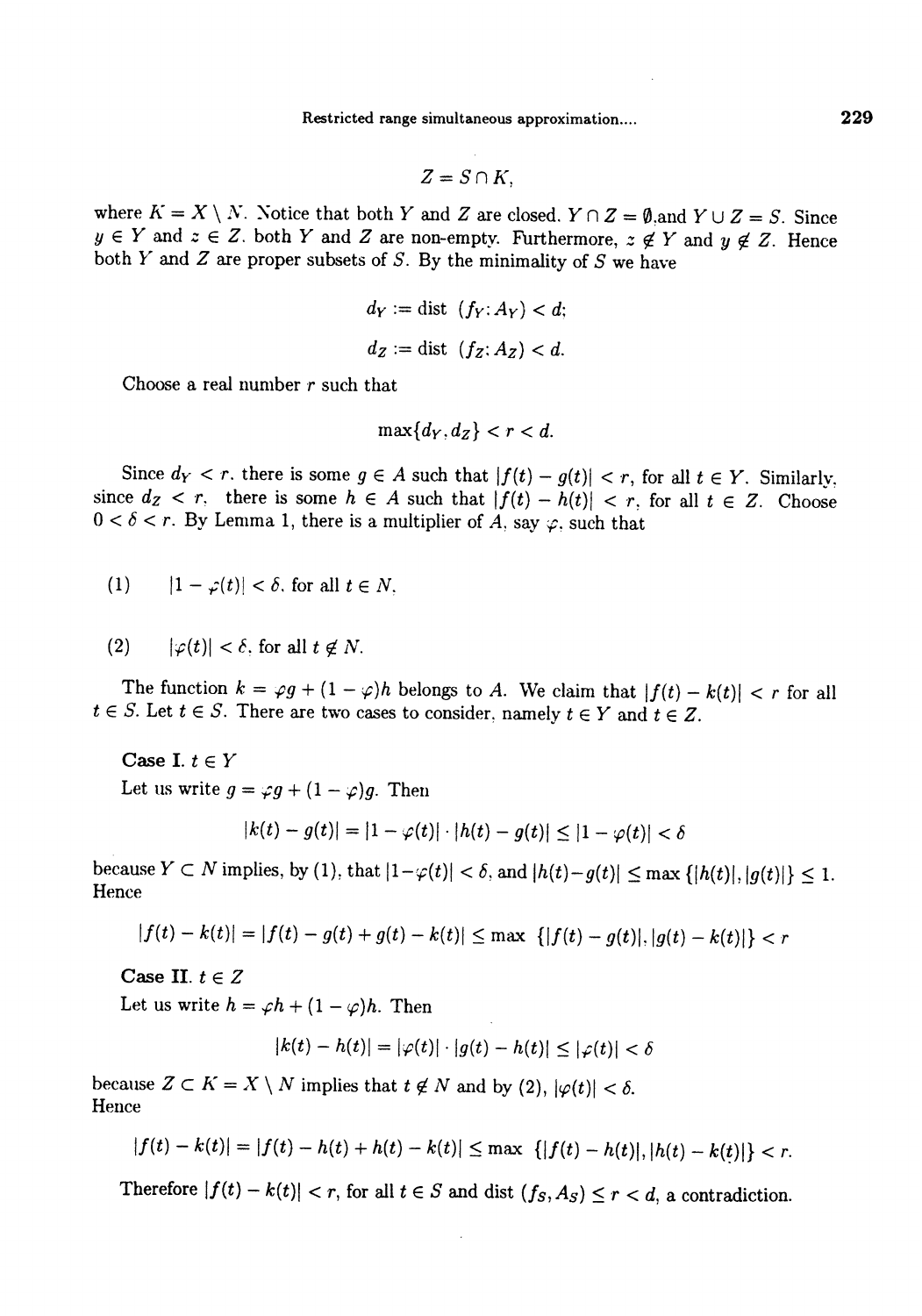**Remark.** If  $A \subset D(X)$  is as in Theorem 1 and  $A(x) \supset \{0,1\}$ , for every  $x \in X$ , then it follows that the closure of A contains the characteristic function of each clopen subset of X. Indeed, let  $S \subset X$  be a clopen subset of X and let f be its characteristic function. Let  $x \in X$  be given by Theorem 1. Now  $f(x)$  is either 0 or 1 and therefore  $A(x)$  contains  $f(x)$  and so dist  $(f, A) = 0$ .

Corollary 1 Let  $A \subset D(X)$  be a von Neumann subset which is strongly separating over X. For each  $f \in D(X)$ . there is some  $x \in X$  such that

$$
(*)\qquad\qquad \text{dist }(f(x);A(x))=\text{dist }(f,A)
$$

**Proof.** Let  $M$  be the set of all multipliers of  $A$ . Since  $A$  is a von Neumann subset, we see that  $A \subset M$ . Hence M is strongly separating too, and the result follows from Theorem 1.

**Theorem 2** Let  $A \subset D(X)$  be a non-empty subset. whose set of multipliers is strongly separating over X. Let  $f \in D(X)$  and  $\varepsilon > 0$  be given. The following are equivalent:

(1) there is some  $g \in A$  such that  $||f - g|| < \varepsilon$ .

(2) for each  $t \in X$ , there is some  $g_t \in A$  such that  $|f(t) - g_t(t)| < \varepsilon$ .

**Proof.** Clearly (1)  $\Rightarrow$  (2). Conversely, assume that (2) holds. Let  $x \in X$  be given by Theorem 1,i.e.,

(\*) dist  $(f; A) = \text{dist}(f(x); A(x)).$ 

By (2) applied to  $t = x$ , there is some  $g_x \in A$  such that  $|f(x) - g_x(x)| < \varepsilon$ . Hence dist  $(f(x); A(x)) < \varepsilon$ . By (\*) above. dist  $(f; A) < \varepsilon$ , and therefore some  $g \in A$  such that  $||f - g|| < \varepsilon$  can be found. Hence (1) is valid.

Corollary 2 Let  $A \subset D(X)$  be a von Neumann subset which is strongly separating over X. Let  $f \in D(X)$  and  $\varepsilon > 0$  be given. The following are equivalent:

- (1) there is some  $g \in A$  such that  $||f g|| < \varepsilon$ ,
- (2) for each  $t \in X$ . there is  $g_t \in A$  such that  $|f(t) g_t| < \varepsilon$

Proof. Corollary 2 follows from Corollary 1 in the same way that Theorem 2 follows from Theorem 1. Or else. note that  $A \subset M$  if M denotes the set of all multipliers of A and then apply Theorem 2 to  $A$ , since  $M$  is strongly separating over  $X$  because it contains  $A$ .

 $\Box$ 

 $\Omega$ 

O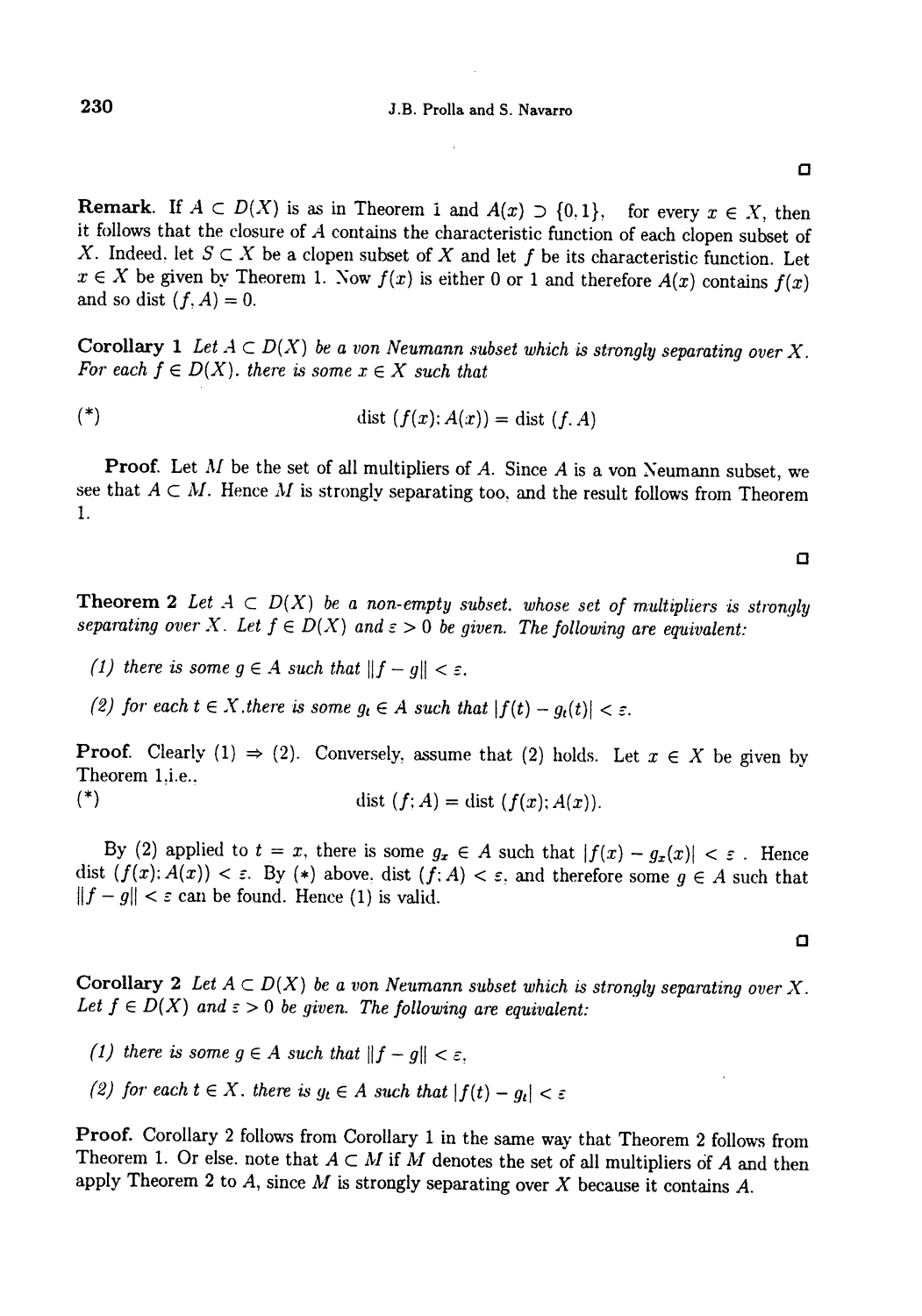231

 $\Box$ 

**Theorem 3** Let  $A \subset D(X)$  be a non-empty subset such that the set M of its multipliers is strongly separating, and for each  $\lambda \in V$  and each  $x \in X$ , there is  $\varphi \in A$  such that  $\varphi(x) = \lambda$ . Then A is uniformly dense in  $D(X)$ .

**Proof.** Let  $f \in D(X)$ . By Theorem 1. there is some  $x \in X$  such that

$$
dist (f: A) = dist (f(x); A(x)).
$$

Now, by hypothesis,  $A(x) = V$ . Hence  $f(x) \in A(x)$  and so dist  $(f(x); A(x)) = 0$  Hence dist ( f; A) = 0 for all  $f \in D(X)$ , and A is uniformly dense in  $D(X)$ .

 $\Box$ 

**Remark.** If  $A \subset D(X)$  is as in Theorem 1 and contains all the constant functions with values in V, then Theorem 3 applies trivially and A is uniformly dense in  $D(X)$ .

Corollary 3 Let  $A \subset D(X)$  be a von Neumann subset which is strongly separating over X. and for each  $\lambda \in V$  and  $x \in X$  there is  $\varphi \in A$  such that  $\varphi(x) = \lambda$ . Then A is uniformly dense in  $D(X)$ .

Corollary 4 Let W be a subring of  $D(X)$  which is strongly separating over X and  $W(x) =$ V, for each  $x \in V$ . Then W is uniformly dense in  $D(X)$ .

**Proof.** Clearly, every subring of  $D(X)$  is a von Neumann subset.

Q

**Remark.** The valuation ring  $V$  is a topological ring with unit, and has a fundamental system of neighborhoods of 0 which are ideals in V. Hence Theorem 32 of Kaplansky [2] applies, giving an alternate proof for Corollary 4.

#### 3. Examples

Let us give some examples of von Neumann subsets of  $D(X)$  which are strongly separating over X. Let us first remark that a separating subring of  $D(X)$  is not necessarily strongly separating over X. The set  $W = \{f \in D(X) : |f(x)| < 1, \text{ for all } x \in X\}$  is an example of a separating subring of  $D(X)$  infact, it is a closed two-sided ideal of  $D(X)$ , which is not strongly separating. Indeed no function in W can take the value 1 at any point in X. Further examples can be found. Indeed, for a fixed point  $c \in X$  let us define  $W_a = \{f \in D(X) : f(a) = 0\}$ . Clearly,  $W_a$  is a subring of  $D(X)$ . Now  $W_a$  is separating over X. Indeed, let  $x \neq y$  be given in X. If  $x = a$  or  $y = a$ , the function  $\varphi \in D(X)$  which is zero at a and one at the other point is such that  $\varphi(x) \neq \varphi(y)$  and  $\varphi \in W_a$ . In case  $x \neq a$  and  $y \neq a$ , let  $\varphi \in D(X)$  be such that  $\varphi(a) = 0$  and  $\varphi(y) = 1$ , and let  $\psi \in D(X)$  be such that  $\psi(x) = 0$  and  $\psi(y) = 1$ .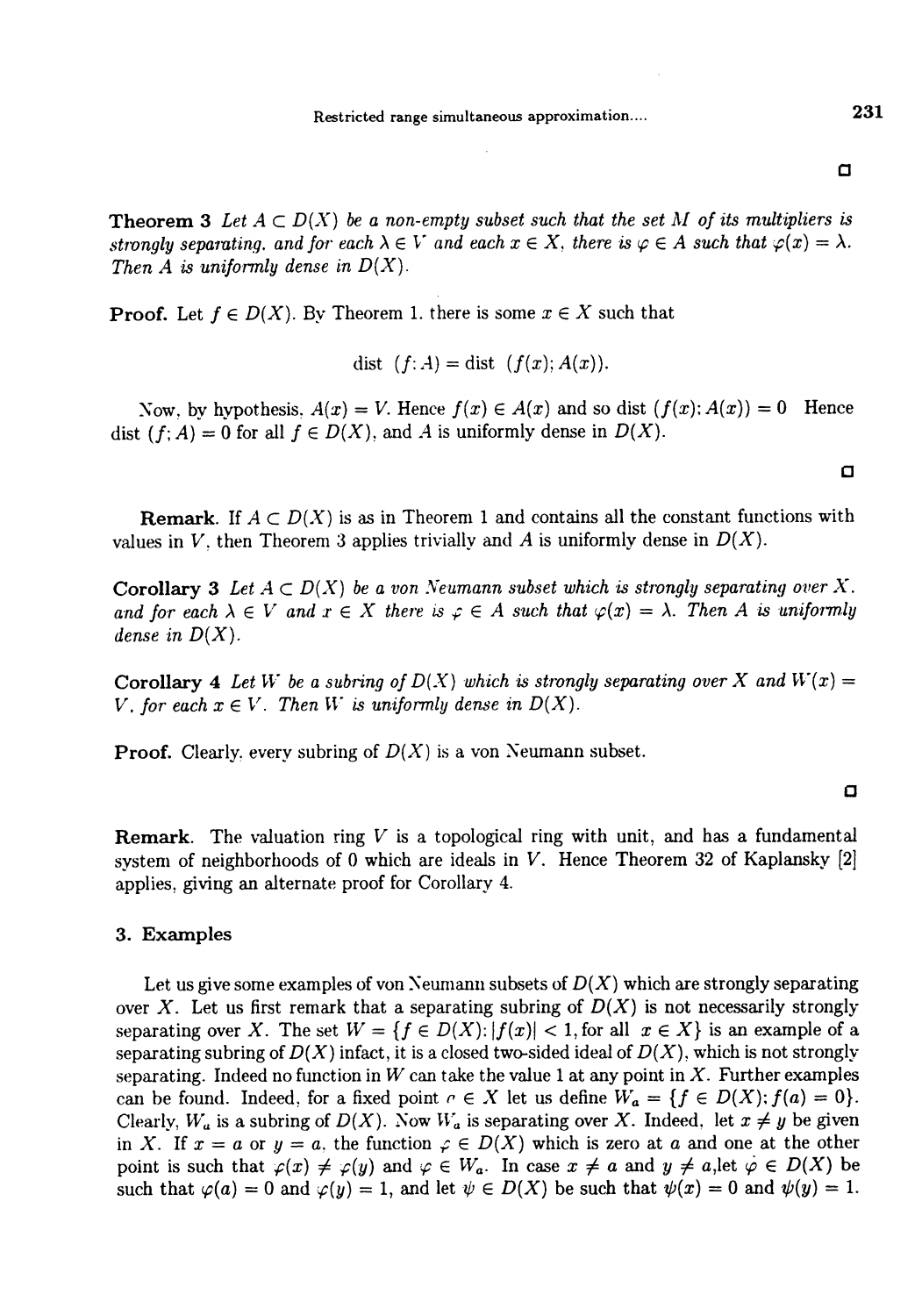Then  $\eta = \varphi \psi \in W_a$  and  $\eta(x) = 0$  while  $\eta(y) = 1$ . On the other hand,  $W_a$  is not strongly separating over X. For every ordered pair  $(a, x)$ , with  $a \neq x$ , there is no function  $\varphi \in W_a$ such that  $\varphi(a) = 1$  and  $\varphi(x) = 0$ . Indeed,  $\varphi \in W_a$  implies  $\varphi(a) = 0$ , and so  $W_a$  is not strongly separating over  $X$ .

**Example 1** The collection A of the characteristic functions of all the clopen subsets of X is a von Neumann subset of  $D(X)$ , containing 0 and 1, and moreover, since X is a 0-dimensional compact Hausdorff space. A is strongly separating over X.

**Example 2** Let  $X = V = \{t \in Q_p; |t|_p \leq 1\}$ , where  $(Q_p, |\cdot|_p)$  is the p-adic field. Then the unitary subalgebra W of all polynomials  $q: Q_p \to Q_p$  is separating over X. By Proposition 1, Prolla [6],  $A = \{q \in W; q(X) \subset V\}$  is strongly separating over X. Clearly, A is a von Neumann subset containing the constants in  $D(X)$ .

**Example 3** Let  $n \geq 1$  be an integer and let  $V = \{t \in F : |t| \leq 1\}$  and assume that V is compact. Then the unitary subalgebra W of all polynomials  $q : F^n \to F$  in n-variables is separating over  $X = V^n$ , because W contains all the *n* projections. By Proposition 1. Prolla [6].  $A = \{q \in W : q(V^n) \subset V\}$  is a strongly separating von Neumann subset of  $D(V^n)$ . containing all constant functions with values in  $V$ .

**Example 4** Let  $\{S_i\}_{i \in I}$  be a finite partition of X into clopen subsets, *i.e.*, the set I of indices is finite, each  $S_i$  is a clopen set,  $S_i \cap S_j = \emptyset$  for all  $i \neq j$  and  $X = \bigcup_{i \in I} S_i$ . For each  $i \in I$ , let  $\varphi_i$  be the characteristic function of  $S_i$  and let  $\lambda_i \in V$ . Consider the function  $\varphi \in D(X)$ defined bv

$$
\varphi(x) = \sum_{i \in I} \lambda_i \varphi_i(x)
$$

for all  $x \in X$ . Let  $A \subset D(X)$  be the collection of all functions  $\varphi$  defined as above. Then A satisfies all the hypothesis of Theorem 3 and therefore is uniformly dense in  $D(X)$ .

**Definition 4** A non-empty subset  $A \subset D(X)$  is said to be a restricted range polynomial algebra if for every choice  $\varphi_1, ..., \varphi_n \in A$  and  $q : F^n \to F$  a polynomial in n-variables such that  $|q(\varphi_1(x), \varphi_2(x), ..., \varphi_n(x))| \leq 1$  for all  $x \in X$ , the mapping  $x \to q(\varphi_1(x), ..., \varphi_n(x))$ belongs to A.

Notice that the polynomials  $(u_1, u_2) \rightarrow u_1 + u_2, (u_1, u_2) \rightarrow u_1u_2$  and  $(u_1, u_2) \rightarrow u_1 - u_2$ are such that  $V \times V$  is mapped into V, and therefore any restricted range polynomial algebra is a subring of  $D(X)$ , and a fortiori a von Neumann subset. Notice that any restricted range polynomial algebra contains all the constant functions with values in V.

**Proposition 1** Let  $A \subset D(X)$  be a restricted range polynomial algebra which is separating over X. Then A is strongly separating over X.

**Proof.** Let  $(s, t)$  be an ordered pair of distinct elements

of X. By hypothesis, there exists  $\varphi \in A$  such that  $\varphi(s) \neq \varphi(t)$ .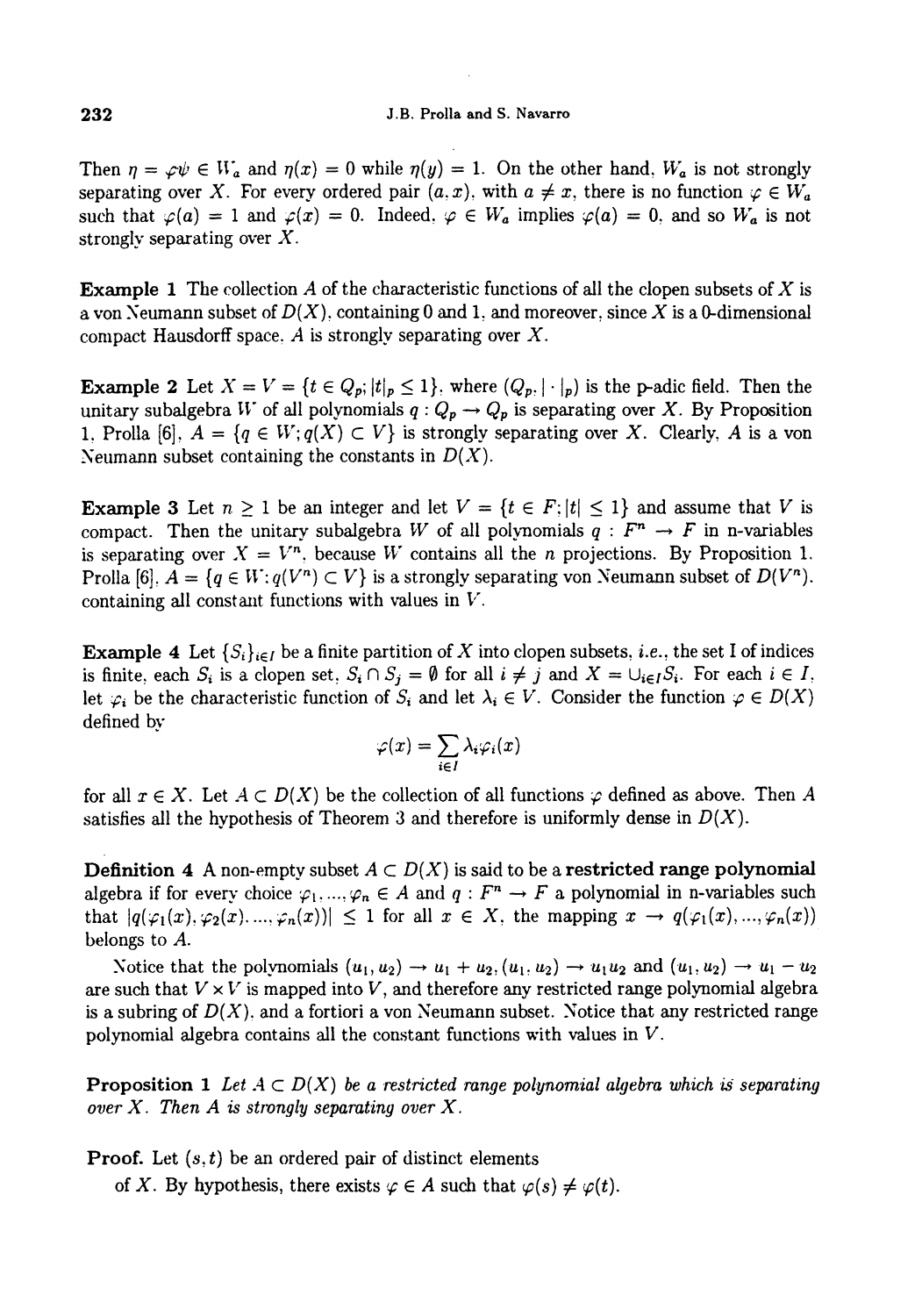Let  $q : F \to F$  be the linear function

$$
u \to (\varphi(t)-\varphi(s))^{-1}(u-\varphi(s))
$$

Then  $q(\varphi(s)) = 0$  and  $q((\varphi(t)) = 1$ . Since q is continuous,  $q(\varphi(X))$  is a compact subset of F. By Kaplansky's Lemma (see Kaplansky [3] or Lemma 1.23, Prolla [4]) there is a polynomial  $p: F \to F$  such  $p(1) = 1$  and  $p(0) = 0$  and  $|p(t)| \le 1$  for all  $t \in q(\varphi(X))$ . Let  $r = p \circ q$  then  $r : F \to F$  is a polynomial such that  $r(\varphi(X)) \subset V$ . Hence  $r \circ \varphi = \psi$  belongs to A. Now  $\psi(s) = p(q(\varphi(s))) = p(0) = 0$  and  $\varphi(t) = p(q(\varphi(t))) = p(1) = 1$ . Hence A is strongly separating.

**Corollary 5** Let  $A \subset D(X)$  be a restricted range polynomial algebra which is separating over X. Then A is uniformly dense in  $D(X)$ .

Proof. By Proposition 1, A is strongly separating. On the other hand A contains all the constant functions with values in V. Hence  $A(x) = V$ , for every  $x \in X$ . Since A is a von Neumann set. the result follows from Corollary 3.Or else, notice that A is a subring and then apply Corollary 4.

# 4. Simultaneous Aproximation and Interpolation

**Definition 5** A non-empty subset  $A \subset D(X)$  is called an interpolating family for  $D(X)$ if, for every  $f \in D(X)$  and every finite subset  $S \subset X$ , there exists  $g \in A$  such that  $y(x) = f(x)$  for all  $x \in S$ .

Theorem 4 Let  $W \subset D(X)$  be is an interpolating family for  $D(X)$ , whose set of multipliers is strongly separating over X. Then, for every  $f \in D(X)$  every  $\varepsilon > 0$  and every finite set  $S \subset X$ , there exists  $g \in A$  such that  $||f - g|| < \varepsilon$ ,  $||g|| = ||f||$  and  $g(t) = f(t)$  for all  $t \in S$ .

**Proof.** Let  $A = \{g \in W; g(t) = f(t) \text{ for all } t \in S\}$ . Since W is an interpolating family for  $D(X)$ , the set A is non-empty. It is easy to see that every multiplier of W is also a multiplier of A. Hence the set of multipliers of A is strongly separating over X. Consider the point  $x \in X$  given by Theorem 1, applied

$$
(*)\qquad \qquad \text{dist }(f;A)=\text{dist }(f(x);A(x))
$$

Consider the finite set  $S \cup \{x\}$ . Since W is an interpolating family for  $D(X)$ , there is some  $g_x \in W$  such that  $g_x(t) = f(t)$  for all  $t \in S \cup \{x\}$ . In particular,  $g_x(t) = f(t)$  for all  $t \in S$  and therefore  $g_x \in A$ . On the other hand  $g_x(x) = f(x)$  implies that  $f\{x\} \in A(x)$ . By (\*), dist  $(f; A) = 0$ . Choose  $0 < \delta$  such that  $\delta < \varepsilon$  and  $\delta < ||f||$ .

There is some  $g \in A$  such that  $||f - g|| < \delta$ . From the definition of A, it follows that  $g \in W$  and  $g(t) = f(t)$  for all  $t \in S$ . Moreover,  $||f - g|| < \varepsilon$  and  $||g|| = ||g - f + f|| = ||f||$ , because  $||g - f|| < \delta < ||f||$ .

O

O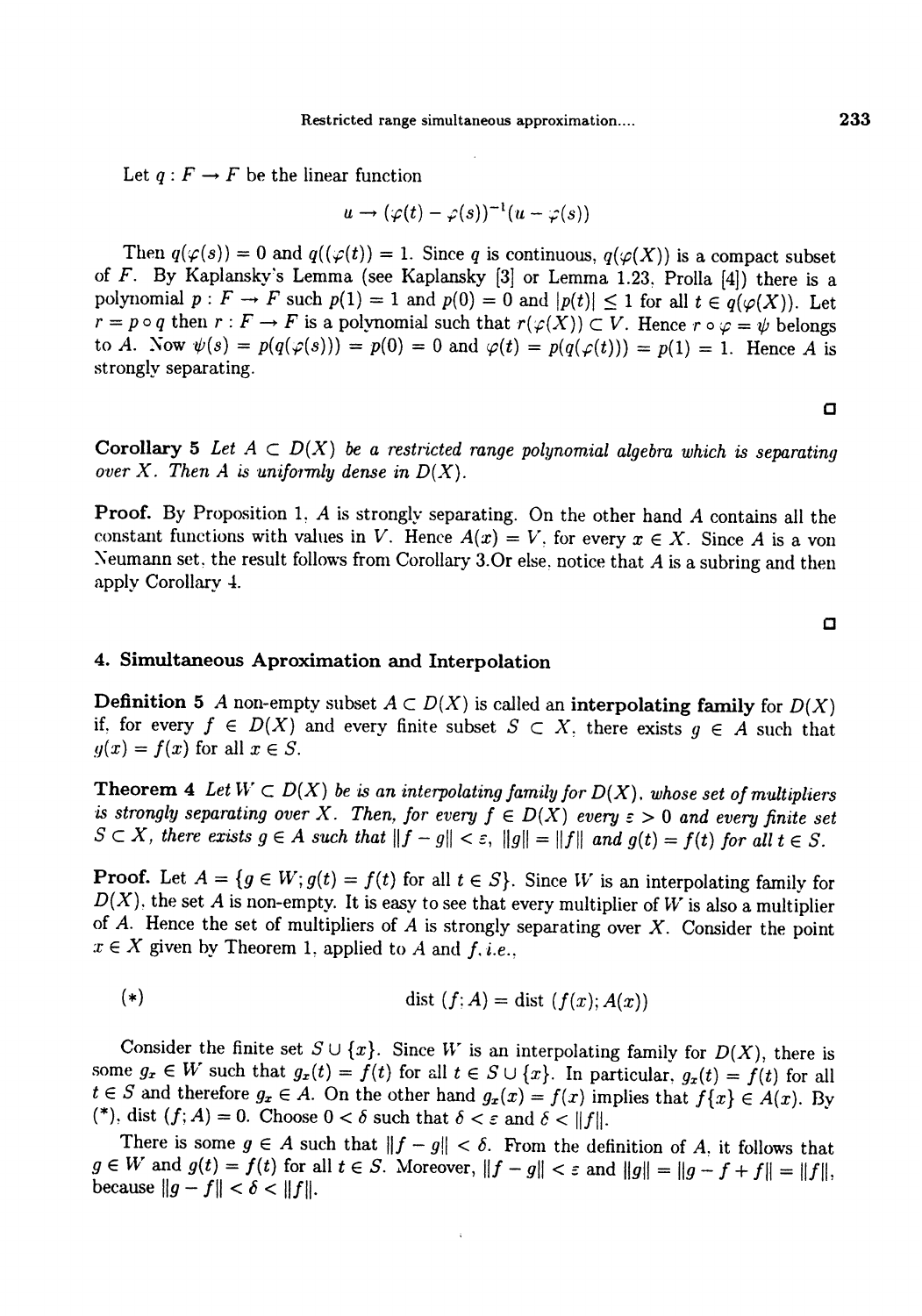Corollary 6 Let  $W \subset D(X)$  be an interpolating family for  $D(X)$  which is a von Neumann subset and which is strongly separating over X. Then. for every  $f \in D(X)$ , every  $\varepsilon > 0$  and every finite set  $S \subset X$ , there exists  $g \in W$  such that  $||f - g|| < \varepsilon$ ,  $||g|| = ||f||$ , and  $g(t) = f(t)$ for all  $t \in S$ .

**Proof.** The set  $W$  is contained in the set  $M$  of its multipliers and Corollary 6 follows from Theorem 4.

**Remark.** If  $W \subset D(X)$  is an interpolating family for  $D(X)$  which is strongly separating over X and which is a subring of  $D(X)$ , then Corollary 6 applies to it.

Corollary 7 Let  $W \subset D(X)$  be an interpolating family for  $D(X)$  which is a restricted range polynomial algebra and which is separating over X. Then. for every  $f \in D(X)$ , every  $\varepsilon > 0$ , and every finite set  $S \subset X$ , there exists  $g \in W$  such that  $||f - g|| < \varepsilon$ ,  $||g|| = ||f||$  and  $g(t) = f(t)$  for all  $t \in S$ .

Proof. We know that every restricted range polynomial algebra is a von Neumann subset. By Proposition 1.  $W$  is strongly separating. The result now follows from the previous Corollary.

#### Acknowledgements

This paper was written while the first author was visiting the University of Santiago of Chile, July I9J3, and the second author was partially supported by grant FONDECYT ~1-0471, and DICYT - USACH.

#### References

- [1 ] R.I. Jewett, A variation on the Stone -Weierstrass theorem, Proc. Amer. Math Soc. 14 (1963), 690 - 693.
- [2 ] I. Kaplansky. Topological rings, Amer. J. Math 69 (1947), 153 -183.
- [3 ] I. Kaplansky, The Weierstrass theorem in fields with valuations. Proc. Amer. Math. Soc. 1 (1950), 356-357.
- [4 ] J. B. Prolla, Topics in Functional Analysis over valued division rings, North-Holland Math. Studies 77 (Notas de Matemática 89), North-Holland Publ. Co., Amsterdam, 1982.
- [5 ] J.B. Prolla, On von Neumann's variation of the Weierstrass-Stone theorem, Numer. Funct. Anal. and Optimiz. 13 (1992), 349-353.

©

 $\Box$